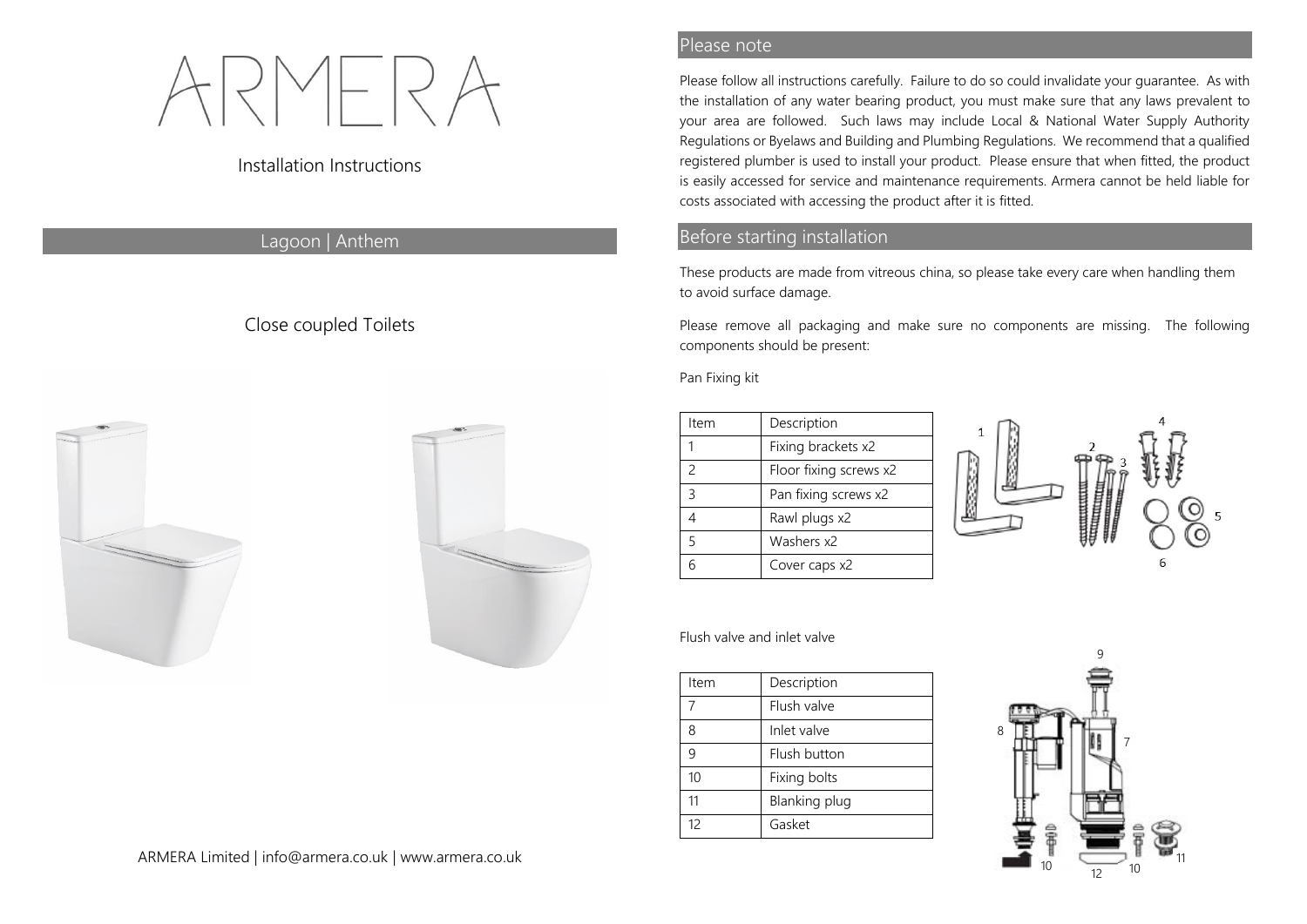# Installation

1. Set the position of the waste outlet and pan connector (not supplied) to ensure measurements A and B are relevant for the WC being installed. Please refer to product technical drawings at www.armera.co.uk if required.





2. Position the toilet pan against the wall and mark on the floor the location of the holes for the fixing brackets. Next, pull the pan away from the wall and secure the fixing brackets to the floor using the floor fixing screws and rawl plugs provided.

or



- 3. Ensure the water supply is turned off.
- 4. Install the inlet valve and flush valve into the cistern as indicated below:



5. Position the cistern onto the pan by centring the gasket on the pan inlet and then secure the cistern in position using the fixing bolts.

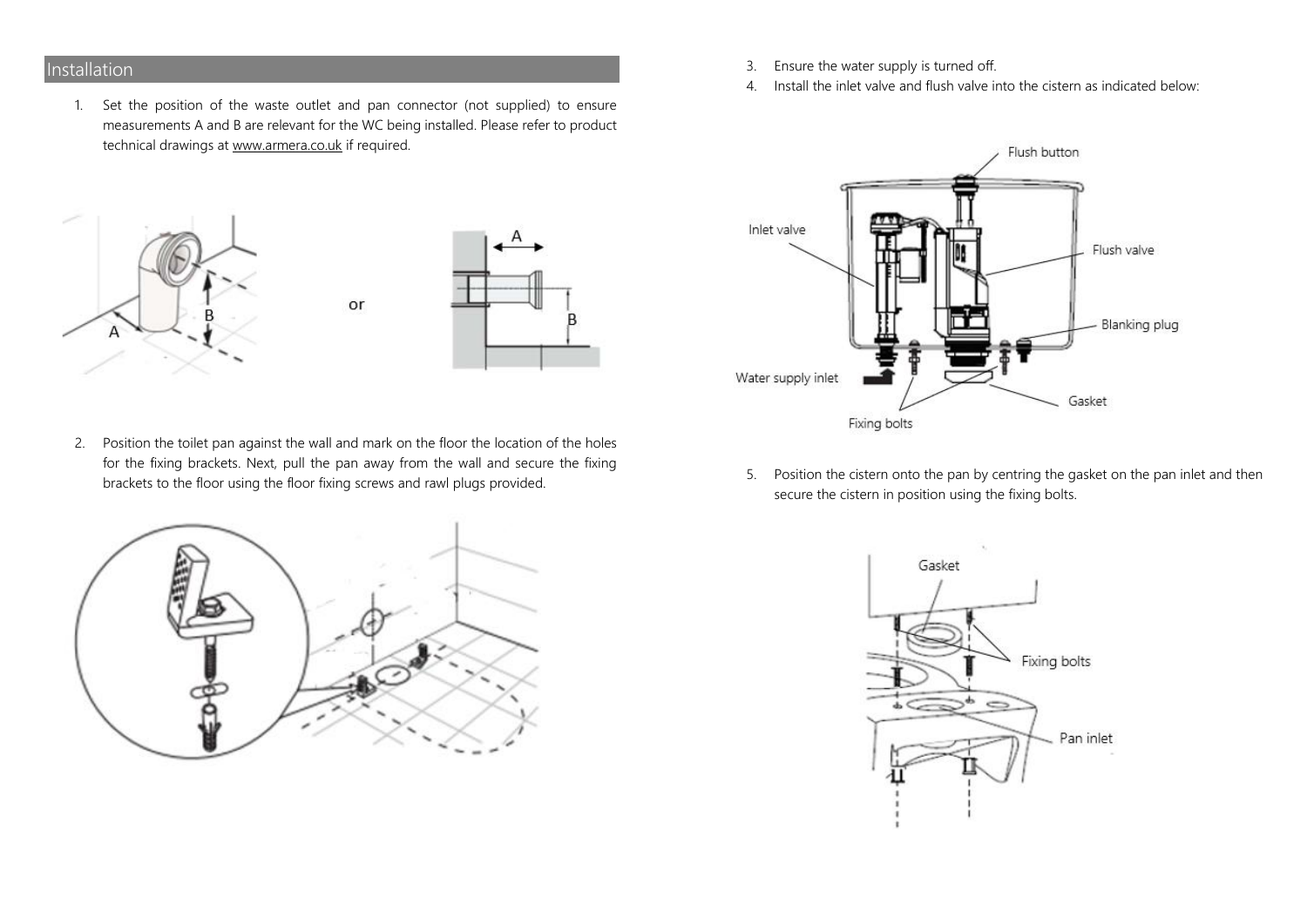6. Connect the inlet valve to the water supply. Turn on the water supply and check for leaks.



- 7. Push the pan back into its final position. Ensure that you make a secure connection with the pan connector. Flush the toilet to test for leaks.
- 

8. Ensure the pan is level and then secure it to the fixing brackets using the pan fixing screws and washers provided. Fix on the cover caps.



- 9. Attach the toilet seat by following the instructions provided with the seat.
- 10. Seal the base of the pan using silicon sealant.